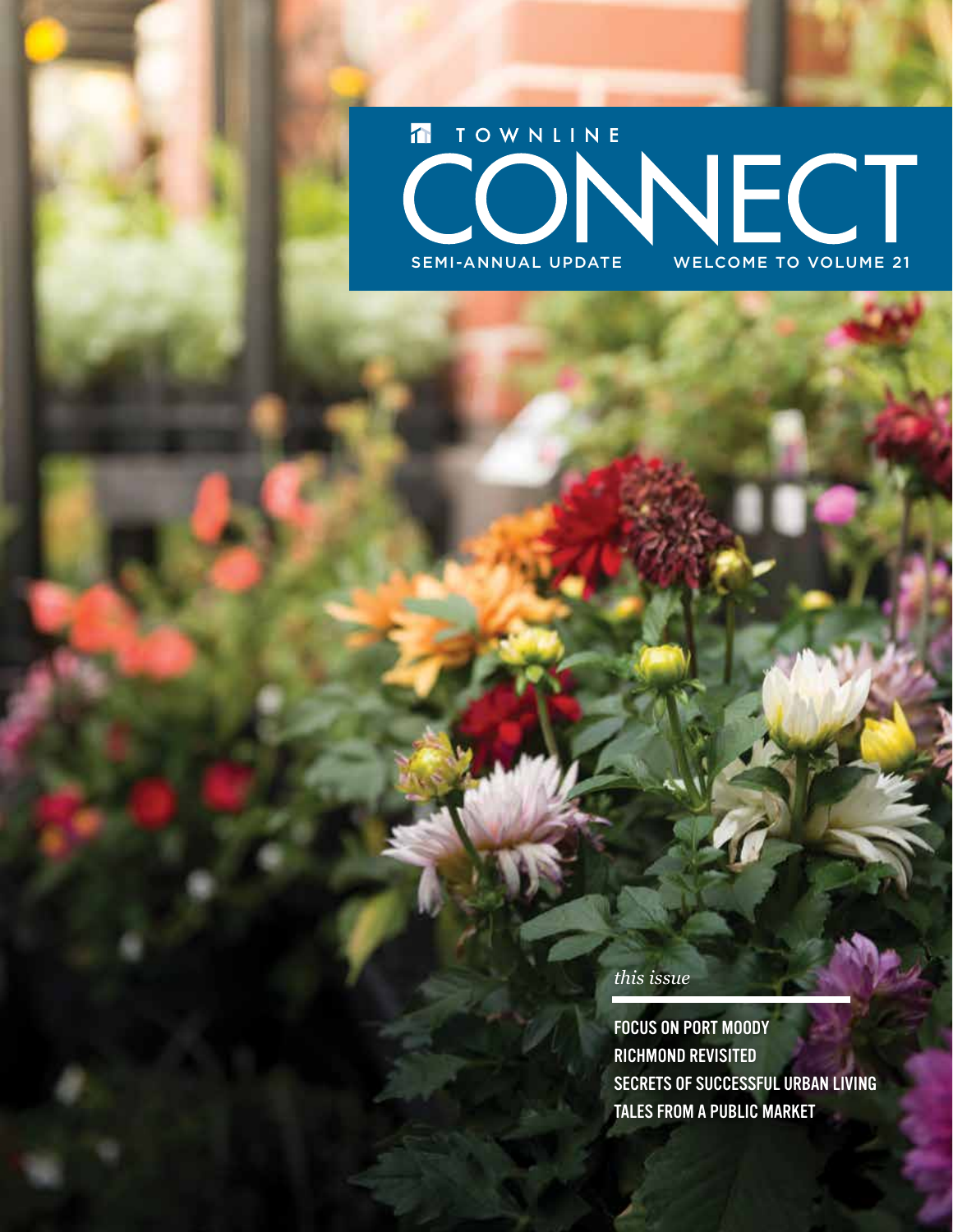UTDOOR ADVENTURE, HERITAGE CHARACTER, AND AN ACTIVE ARTS SCENE—<br>WELCOME TO PORT MOODY. THIS FABULOUS WATERFRONT COMMUNITY OFFE<br>QUICK ACCESS TO DOWNTOWN VANCOUVER VIA THE WEST COAST EXPRESS WELCOME TO PORT MOODY. THIS FABULOUS WATERFRONT COMMUNITY OFFERS QUICK ACCESS TO DOWNTOWN VANCOUVER VIA THE WEST COAST EXPRESS AND THE SOON-TO-ARRIVE EVERGREEN LINE.

# *port moody's CHARACTER WATERFRONT*

#### PLAY OUTSIDE

Burrard Inlet at your front door and the Coast Mountains in your backyard. There's outdoor recreation for every age and interest, from landscaped play areas to rugged trails. Explore Rocky Point Park's walking paths and spray park or crank up the adrenalin at Bert Flinn Park's 138 hectares of mountain biking terrain. Challenge your cardio system with the Coquitlam Crunch (Tri-Cities' answer to the Grouse Grind). Boat on Buntzen Lake, swim in Sasamat Lake's warm waters, and bask in the sun at White Pine Beach. And if your preferred activity is picnicking, visit Old Orchard Park's sandy beach, barbecue shelter, and adventure playground.

#### VILLAGES: URBAN AND SEASIDE

This "City of the Arts" hosts many festivals and is rich in history (63 buildings are listed with the Heritage Register). If it sounds like a charming place to live, it is. Part of Port Moody's character lies in its villages. While tiny Belcarra and Anmore have retained their

semi-rural identity, Newport Village and Suter Brook Village are your sources for dynamite rolls, gelato, and mochaccinos. Soon, a third urban village will be added to the city's retail character with the emerging Oceanfront District.

#### INTRODUCING THE STRAND

The Strand will be coming later this year to Port Moody Centre's picturesque Oceanfront District, a location rich in heritage, culture and community. The area is quiet and safe and within walking distance to shops, restaurants, transit and Port Moody's iconic Rocky Point Park. A mixed-use building, The Strand puts the convenience of small family-friendly retail at street level and 84 well-appointed 1- and 2-bedroom homes above.

Live in the heart of this unique historic community. Express your interest in The Strand by registering at townline.ca and we'll share the details of this exciting new development as they unfold.







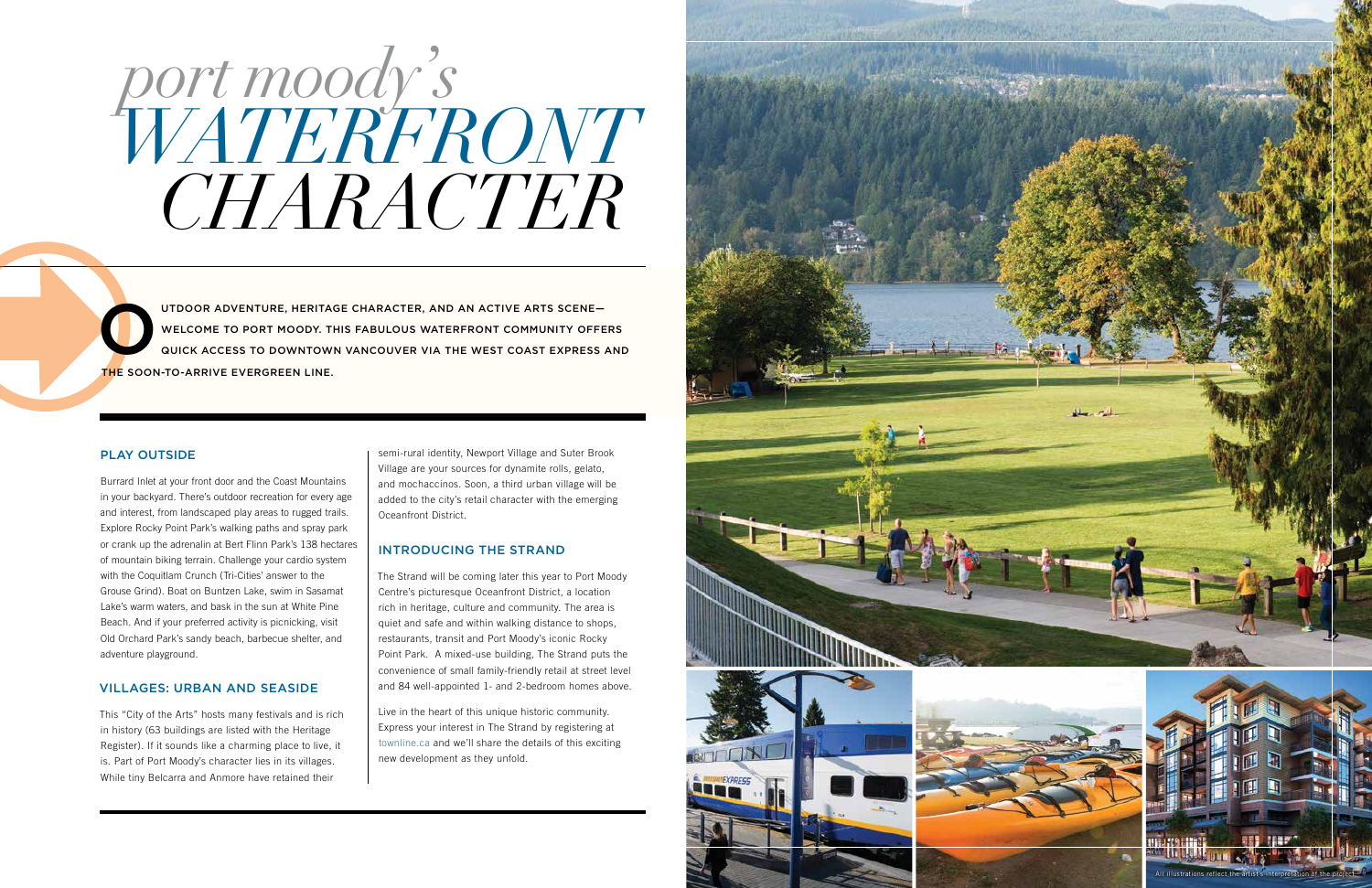#### RICH IN DIVERSITY

Richmond, the Garden City where the river meets the sea, is a uniquely cosmopolitan community, just a quick SkyTrain ride from downtown Vancouver. Miles of flat dyke trail follows the water's edge for easy walking and cycling. With Steveston's village character and the luxury boutiques of Richmond Centre, its shopping scene has something for everyone. Considered a healthy place to live, Richmond is also home to Canadians with the longest life expectancies.

#### A MULTICULTURAL MENU

East meets west in this city's dynamic mosaic of exceptional dining, shopping, and entertainment. Summer Night Markets and Lunar New Year festivities draw people from all over the Lower Mainland. Of more than 800 restaurants, at least half dish up Asian specialties, and some critics consider Richmond's restaurants as home to some of the best Chinese food in the world. Alexandra Road, also known as Restaurant Row, features over 200 of these restaurants in just three short blocks.

ITH OUR RECENT COMPLETION OF PHASE ONE AT THE GARDENS AND OUR<br>LUXURY HIGH-RISE, HARMONY, TOWNLINE HAS PLAYED A SIGNIFICANT<br>ROLE IN SHAPING CONTEMPORARY RICHMOND. IN FACT, WE THINK LUXURY HIGH-RISE, HARMONY, TOWNLINE HAS PLAYED A SIGNIFICANT ROLE IN SHAPING CONTEMPORARY RICHMOND. IN FACT, WE THINK RICHMOND HAS SO MUCH TO OFFER THAT WE'RE GOING BACK FOR MORE.

#### INTRODUCING OXFORD LANE

Coming Spring 2016 is Townline's newest Richmond community, Oxford Lane. This limited, boutique collection of luxurious 2-, 3- and 4-bedroom townhomes is ideal for young families, downsizers and first-time buyers looking for a convenient and safe, amenity-rich community with a distinct urban village feel. Located at 4588 Dubbert Street on Richmond's highly anticipated High Street and in the heart of West Cambie's growing Alexandra neighbourhood, Oxford Lane will be within walking distance to the city's best schools, parks, restaurants, and shopping.

Register at oxfordlane.ca to receive news, updates, and project information as it is released.



# *richmond REVISITED*

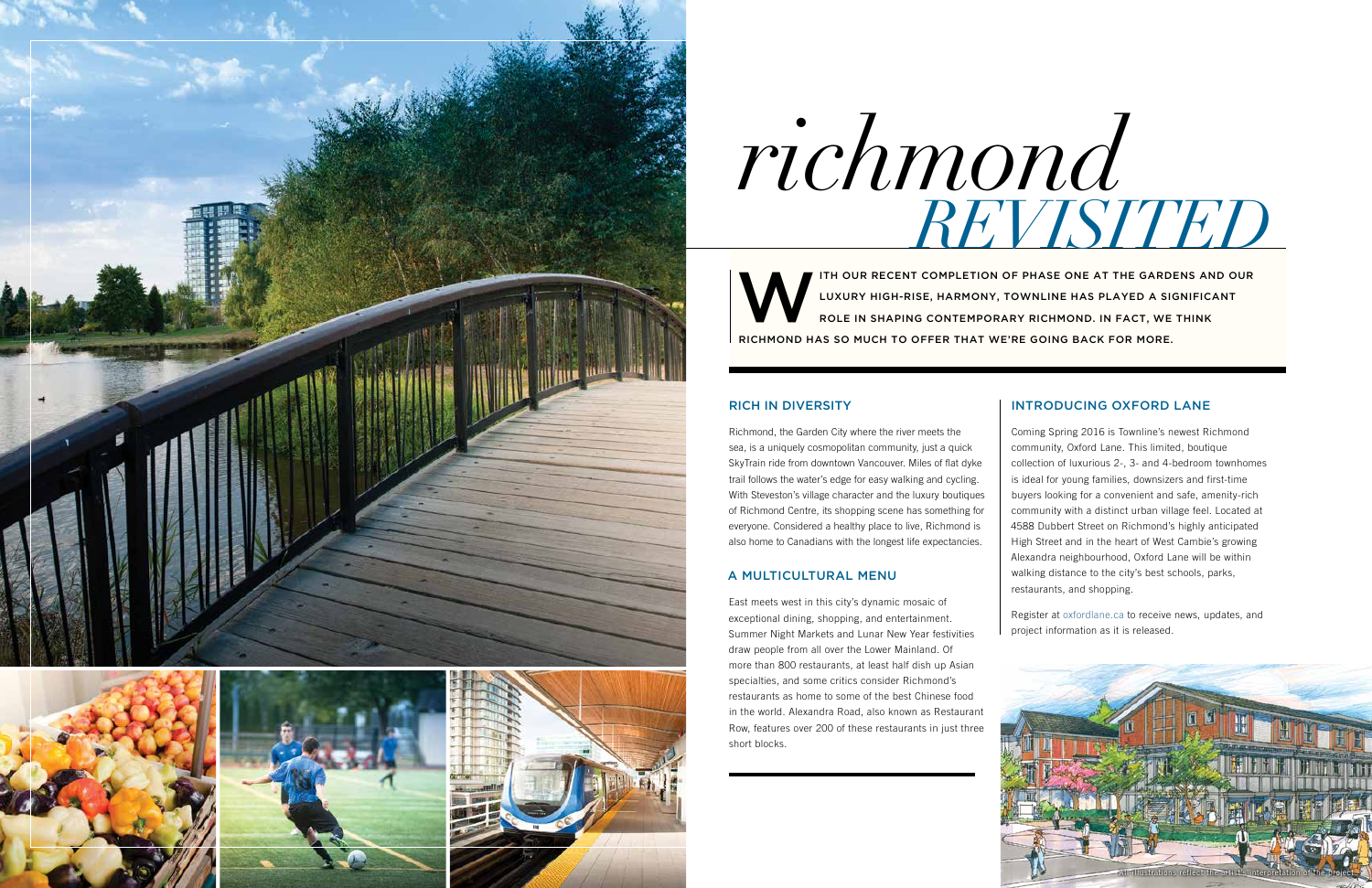#### IT'S ABOUT COMFORT

Beyond creating a genuine sense of place, Acton Ostry's process is pragmatic. "We consider the things that affect the senses of the people living there: orientation, views, privacy—it all has to do with comfort," says Mark Ostry. There will be features to maximize (views and privacy, for example) and other things to minimize (street noise and glare). "A lot of this can be accomplished by creating buffers. At 999 Seymour, the deep, generous balconies act as privacy buffers against the busy street below." The moveable screens let you open up when you want to let the light in—or close up tight and tuck yourself away from the world.

#### BECOME THE VIEW

Successful urban design considers the people who live in the building as well as the people who don't. The public will interact with the exterior at ground level, passing by on the street, standing out front to wait for a bus—or maybe stepping inside to get coffee from a café.

Just as important are the neighbours who might only have a visual connection—for example, people who live or work on the upper floors of nearby structures. "For them, and for the city as a whole, we want to enhance the basic design principles: colour, proportion, rhythm," explains Ostry. "We make it beautiful, so it becomes not something that blocks the view, but something that is the view. With 999 Seymour, moveable screens separate the outdoor living space from the interior, creating a dynamic wall that's always changing, never static. It becomes fascinating, something to watch, like kinetic art, contributing a visual aesthetic for the entire city."

#### GREAT OUTDOORS

Ideally, urban communities should have intelligent outdoor living spaces—rooms you can actually use. "Our generous balconies and moveable screens at 999 Seymour are a good model for living in the sky," says Ostry. "Outdoor living is so important in Vancouver, and most condos don't offer such a functional, generous balcony space."

#### **SYMBIOSIS**

Effective mixed-use spaces should have symbiotic functions, occupants that complement each other and keep a building animated around the clock. Ostry thinks it makes sense to combine residential with office and retail. "In that way, the building is alive 24/7. It's safer and more sustainable because it uses heat and other resources more effectively. There's never a period where the building sits empty."

At 999 Seymour, all elements of a vibrant urban community have been considered, adding aesthetic interest to Vancouver's downtown core.

# *a design for urban LIVING*

C ONNECT SPOKE TO MARK OSTRY OF ACTON OSTRY ARCHITECTS (RESPONSIBLE FOR TOWNLINE'S 999 SEYMOUR IN DOWNTOWN VANCOUVER) TO GET HIS INSIGHTS ON DESIGNING SUCCESSFUL URBAN COMMUNITIES.



Russell Acton (left) and Mark Ostry (right), Principals at Acton Ostry Architects Inc. *Photography by Josh Berson. Courtesy of Acton Ostry Architects Inc.*

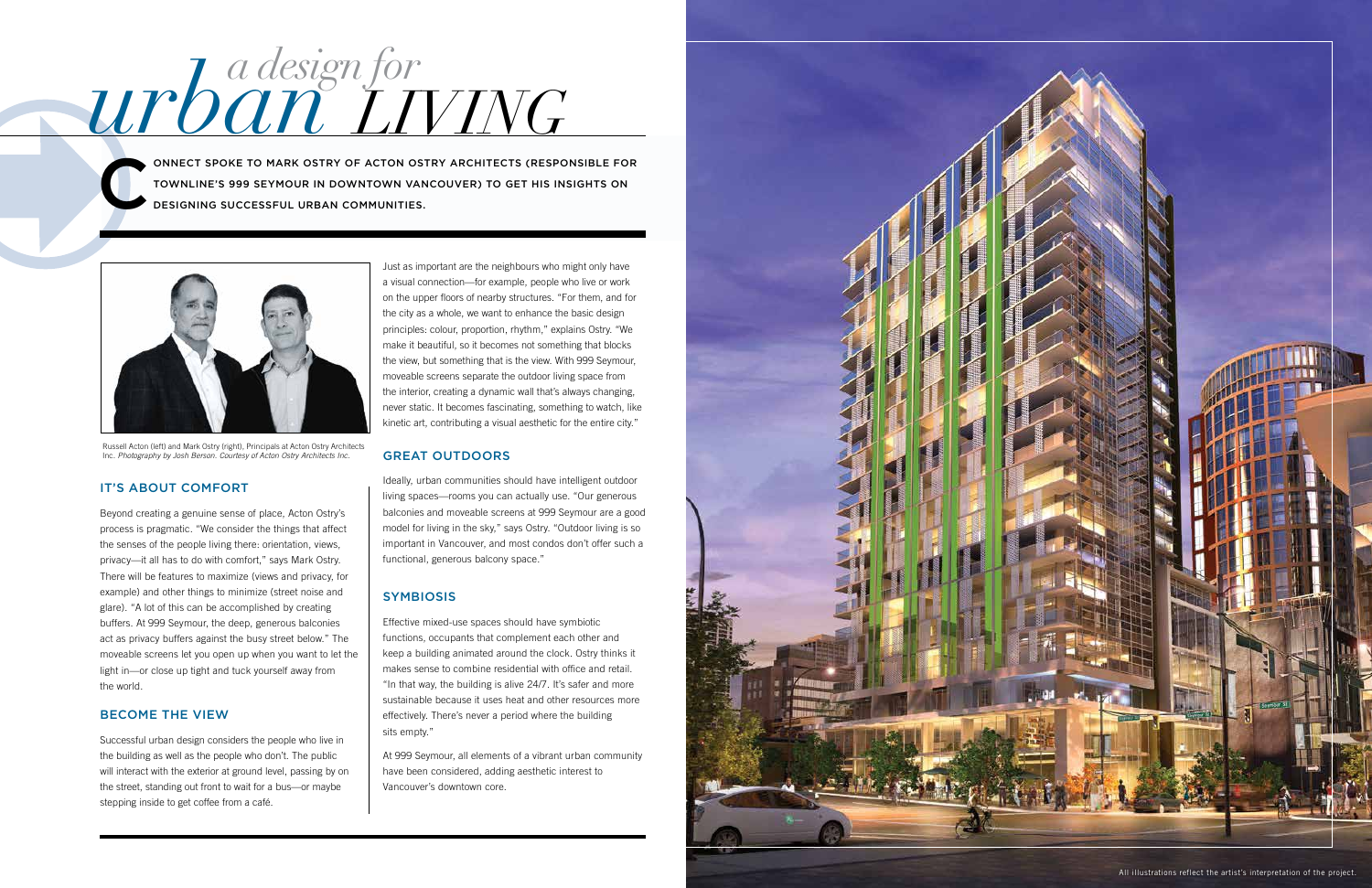OWNLINE HAD BOLD AMBITIONS TO ESTABLISH THE HUDSON DISTRICT AS VICTORIA'S<br>PREFERRED PLACE TO LIVE, WORK, SHOP, AND EAT. THE RESULT HAS BECOME SO<br>MUCH MORE THAN WE COULD HAVE HOPED FOR: VICTORIA'S "IT" NEIGHBOURHOOD PREFERRED PLACE TO LIVE, WORK, SHOP, AND EAT. THE RESULT HAS BECOME SO MUCH MORE THAN WE COULD HAVE HOPED FOR: VICTORIA'S "IT" NEIGHBOURHOOD FOR URBANITES OF ALL AGES. THIS IS IN LARGE PART DUE TO THE STRENGTH OF TOWNLINE'S TRINITY—THE HUDSON, HUDSON MEWS, AND THE UPCOMING HUDSON WALK—AS WELL AS THE VIBRANT VICTORIA PUBLIC MARKET AT THE HUDSON, WHICH ANIMATES THE NEIGHBOURHOOD AND DRAWS PEOPLE FROM FAR AND WIDE.



# *HUDSON district the victoria's hub*

#### FOR RENT. AGAIN.

Hudson Mews was received with overwhelming success. All 120 suites were fully leased in just 60 days, snapped up quickly by the many people wanting to live in this stylish tower in the heart of downtown Victoria's Hudson District, a transit-friendly community of independent boutiques, a farmer's market, cafés, yoga studio and the Victoria Public Market at The Hudson. The varied demographic—students, urban professionals, and retirees—is further proof that the neighbourhood is loved by people at all stages of life.

The enthusiasm for Hudson Mews showed Townline that there's real demand for quality, design-forward concrete rental homes—especially in this exceptional neighbourhood. Chris Colbeck, Townline's VP of Sales and Marketing, says "we could have rented the building twice over." With that in mind, Townline recently started construction on phase one of Hudson Walk, a 16-storey tower with retail at street level and approximately 178 luxury urban rental homes above. Residents will enjoy their own lounge, gym, and underground parking—and they'll love having the Victoria Public Market at The Hudson so conveniently close.

For more information on our upcoming urban rental development, Hudson Walk, visit townline.ca.

## *feeding COMMUNITY spirit*



#### SOUL, FOOD AT THE VICTORIA PUBLIC MARKET AT THE HUDSON

In 2013, Townline transformed the ground floor of the former Hudson's Bay department store into a food-focused public market. The big idea was to raise the profile of Vancouver Island farmers and artisan food-producers, giving them a permanent, affordable, year-round venue for selling directly to the public. And we've done that, but in the process we've also helped to create and establish The Hudson District as a unique community with soul.

#### THE BUTCHER, THE BAKER, AND MORE

The Victoria Public Market at The Hudson is known as a gourmet hotspot, a landmark destination popular with both tourists and locals. Home to a butcher, a baker, a cheesemaker, and more, it can supply just about everything on your shopping list. Permanent vendors include Ravenstone Farm Artisan Meats, The French Oven, Salt Spring Island Cheese, Cowichan Bay Seafood, Victoria Pie Co., Silk Road Tea, Roast, and Island Spice Trade—to name just a few. And The Grocer at The Hudson is your go-to for fresh, locally grown produce and daily essentials.

#### INSPIRING, EDUCATING, AND ENTERTAINING

Also in the market are kiosks that give young entrepreneurs opportunities to test-market new products and learn retail skills. Day-table vendors set up shop with seasonal wares on a short-term basis, and the farmer's market runs March to November on Wednesdays and Saturdays, attracting visitors from Victoria and the rest of Vancouver Island.

The heart of The Hudson District in downtown Victoria, the public market has hosted weddings, tastings, festivals, and holiday celebrations. A few of the events drawing larger crowds were the Spot-Prawn Festival, Craft Beer Week, and a cooking demo with legendary chef Vikram Vij.

For more information on the Victoria Public Market at The Hudson, visit victoriapublicmarket.com.

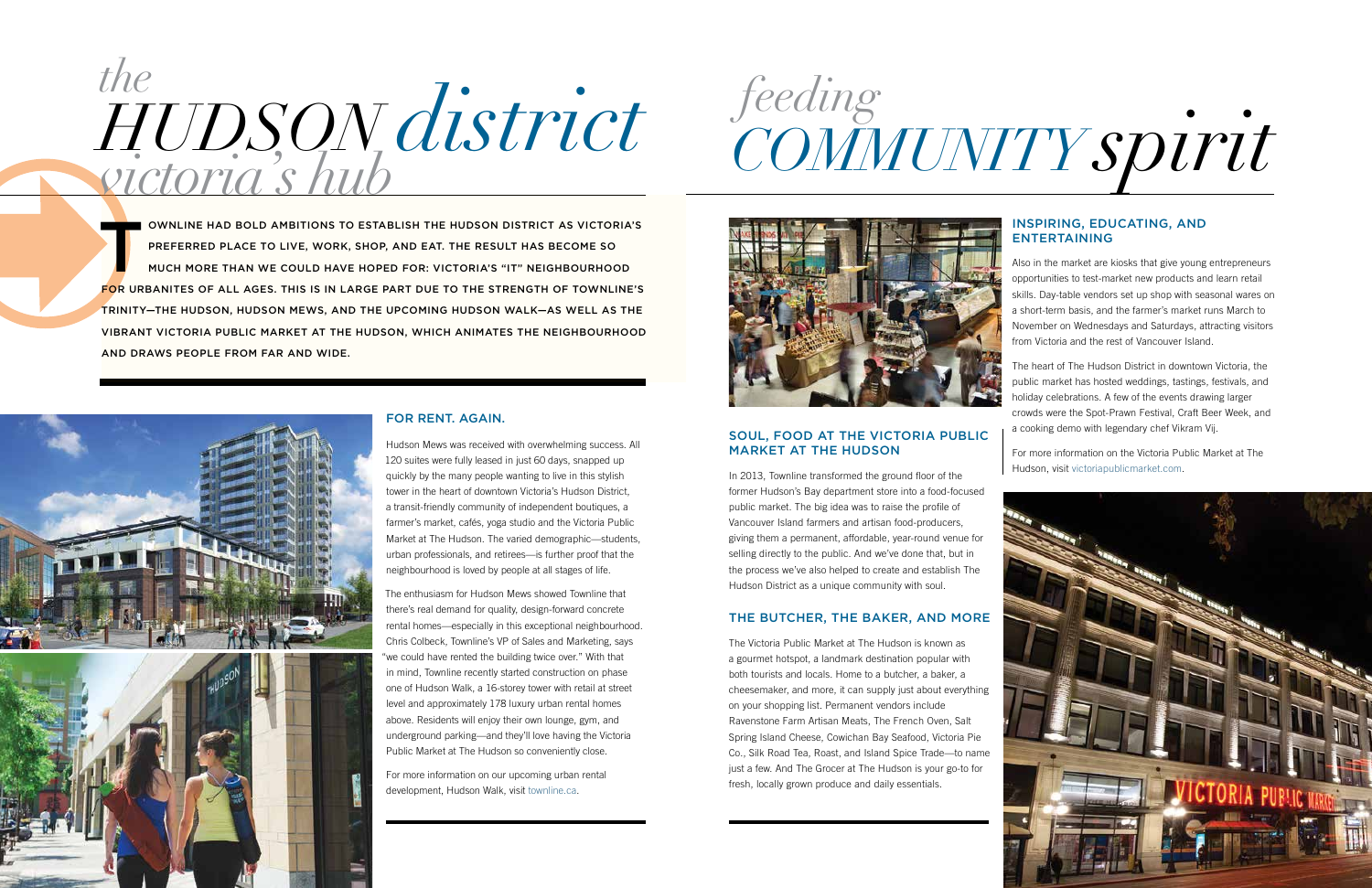#### HOWE STREET

Luxury design and prime location define this 40-storey residential high-rise, just steps from the Beach District in Downtown Vancouver and close to parks, the seawall, transit, and the shops and restaurants of the city centre and Yaletown.

REGISTER AT: townline.ca

### ON THE HORIZON OFFICE/COMMERCIAL

#### 997 SEYMOUR

Street-level retail with prime office space above, conveniently located in downtown Vancouver at Seymour and Nelson. All street-level retail is currently leased and only 6 office strata lots remain, totalling approximately 6,700 sq. ft. Contact us for more information.

997 Seymour Street, Vancouver, BC

CONTACT: Boe Iravani & Jessica Marsolais, Cushman & Wakefield Ltd. PHONE: 604.640.5837 (Boe) & 604.608.5968 (Jessica) EMAIL: boe.iravani@ca.cushwake.com & jessica.marsolais@ca.cushwake.com

#### HUDSON WALK

This mixed-use, 16-storey tower will add another 178 studio, 1- & 2- bedroom luxury urban rental homes and street-level shops and restaurants to Downtown Victoria's expanding Hudson District. Construction is now underway, with leasing slated for late 2016.

REGISTER AT: townline.ca EMAIL: hudsonwalk@townline.ca

#### HUDSON MEWS

Street-level retail in downtown Victoria's Hudson District. This prime location with 120 residential homes above is strategically located across the carriageway from the iconic Victoria Public Market at The Hudson. Four retail spaces ranging in size from 892 sq. ft. to 3,089 sq. ft., totalling approximately 7,500 sq. ft., are currently available for lease. Contact us for more information.

780 Fisgard St, Victoria, BC

CONTACT: Fraser Campbell PHONE: 250-382-3381 EMAIL: fraser@campbellcommercialgroup.ca

#### THE GARDENS – MAGNOLIA AND AZALEA

The Gardens features approximately 52,000 sq. ft. of new retail and restaurant space, anchored by Loblaw's City Market in a major retail hub, on a high-profile corner location at Steveston Highway and No. 5 Road in Richmond.

Steveston Highway and No.5 Road, Richmond, BC

CONTACT: Derick Fluker & Michael Heck, Form Retail Advisors PHONE: 604.638.2125 (Derick) & 604.398.4379 (Michael) EMAIL: dfluker@formretail.ca & mheck@formretail.ca

#### THE GARDENS - CAMELLIA

A collection of 163 stylish studio, 1- & 2-bedroom rental homes boasting the best backyard in Richmond: 12 acres of trees, fields, parkland and flowers. Camellia will be the 2nd of 4 phases in this master-planned community.

REGISTER AT: liveatthegardens.ca PHONE: 604.271.3331 EMAIL: info@liveatthegardens.ca

#### HOLLAND PARK

This 25-storey residential high-rise of 248 1- & 2-bedroom suites and townhomes is ideally located in the heart of the up-andcoming Central Surrey neighbourhood close to the King George SkyTrain Station, SFU's Surrey Campus, Holland Park, and Central City Shopping Centre.

REGISTER AT: townline.ca

#### **SUSSEX**

In the heart of Burnaby's stylish Metrotown area, just one block from the shops and services of Metropolis at Metrotown and the SkyTrain, yet set back from the hustle and bustle of Kingsway. This residential high-rise will feature stylish 1- & 2-bedroom homes and amazing 360 degree views.

REGISTER AT: townline.ca

### RESIDENTIAL UPDATE

#### THE GROVE

The Grove is a family-friendly community of 141 parkhomes located in the heart of the popular Clayton Heights neighbourhood.

- 2-, 3- & 4-bedroom parkhomes with over 9,100 sq. ft. of shared clubhouse amenities including fitness centres, an outdoor heated pool, and more.
- Across the street from the new Katzie Elementary School, playgrounds, parks, trails, and shopping.

#### PRICES START AT \$279,900

SALES CENTRE: 1-19433 68th Avenue, Surrey, BC CALL: 604-533-6968 EMAIL: info@thegroveatclayton.com REGISTER AT: thegroveatclayton.com

#### **HARMONY**

#### *COMING SOON:* OXFORD LANE

A boutique collection of 2-, 3- & 4-bedroom townhomes in Richmond's sought-after West Cambie Neighbourhood, walking distance to schools, parks, restaurants, shops and transit.

- Contemporary design and luxurious, high-end finishing.
- Geothermally sourced air-conditioned townhomes.
- Walkable location, 1 block from Restaurant Row and the soon-to-open Central at Garden City shopping centre.

SALES CENTRE: Opening Spring 2016 at 4588 Dubbert Street, Richmond, BC CALL: 604-278-1888 EMAIL: info@oxfordlane.ca REGISTER AT: oxfordlane.ca

#### *COMING SOON:* THE STRAND

A community of 84 well-appointed homes in Port Moody's emerging Oceanfront District, with design inspired by the surrounding historic turn-of-the-century railway architecture.

- 1-bedroom, 1-bedroom + workstation, 2-bedroom, and 2-bedroom + workstation homes.
- Two interior colour palettes one modern, one traditional.
- Sales are scheduled to begin Fall 2015.

SALES CENTRE: Opening Fall 2015 at 80 Mary Street, Port Moody, BC CALL: 604-931-7777 EMAIL: thestrand@townline.ca REGISTER AT: townline.ca

This past spring 118 homeowners moved into Harmony in the heart of Central Richmond. Designed with Feng Shui principles in mind, residents now enjoy a unique blend of urban sophistication in a tranquil setting with luxury features including laminate flooring, air conditioning and a 15,000 sq. ft. rooftop garden.

Only one 2-bedroom + den home remains, priced at \$505,800. Contact us for more information and to book a private appointment.

CALL: 604-278-3939 EMAIL: info@harmonyrichmond.com REGISTER AT: harmonyrichmond.com

#### 999 SEYMOUR

Now complete, these 134 thoughtfully designed homes in downtown Vancouver are central to the Granville Street Entertainment District, Yaletown, and the Downtown Business District. They feature workstations, quartz countertops and hardwood flooring as well as expansive outdoor spaces with movable screens to shade the sun.

For project information, please visit **999seymour.com**.

#### THE GARDENS - MAGNOLIA AND AZALEA

More than 175 new homeowners have moved into Magnolia and Azalea at The Gardens to take full advantage of Richmond's most enviable backyard: 12 acres of trees, fields, parkland and flowers. These residents now have the convenience of shopping for groceries without leaving home, with the opening of Loblaw's City Market in Magnolia.

Only four 2-bedroom homes remain, priced from \$374,900. Contact us for more information and to book a private appointment.

CALL: 604-271-3331 EMAIL: info@liveatthegardens.ca REGISTER AT: liveatthegardens.ca